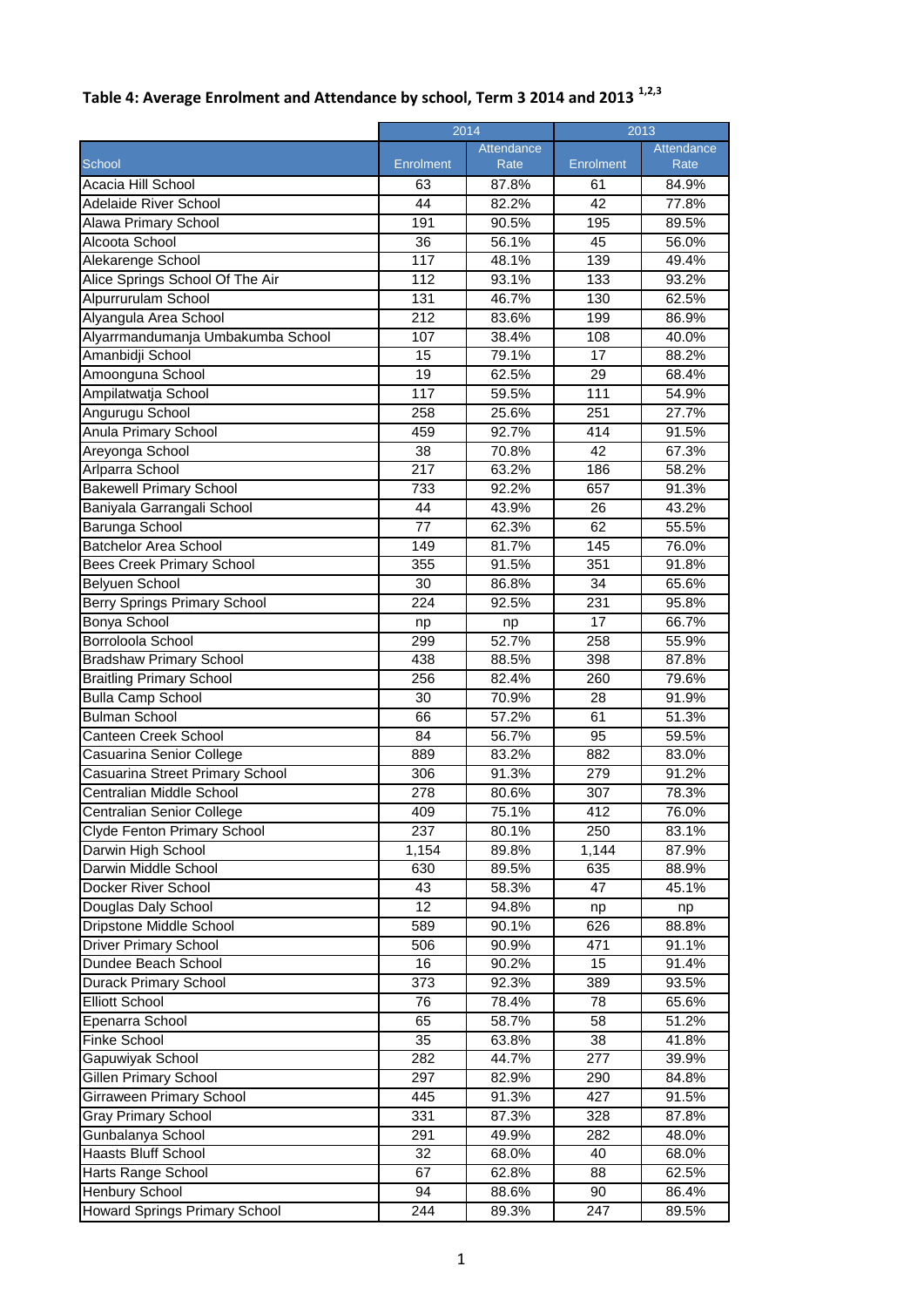|                                                           | 2014             |                | 2013            |                |
|-----------------------------------------------------------|------------------|----------------|-----------------|----------------|
|                                                           |                  | Attendance     |                 | Attendance     |
| School                                                    | <b>Enrolment</b> | Rate           | Enrolment       | Rate           |
| <b>Humpty Doo Primary School</b>                          | 411              | 89.6%          | 412             | 88.5%          |
| Imanpa School                                             | 25               | 77.8%          | 22              | 49.6%          |
| Jabiru Area School                                        | 276              | 78.8%          | 291             | 76.3%          |
| Jilkminggan School                                        | 98               | 58.6%          | 112             | 48.6%          |
| Jingili Primary School                                    | 329              | 91.2%          | 335             | 91.7%          |
| Kalkaringi School                                         | 150              | 62.5%          | 163             | 55.0%          |
| Karama Primary School                                     | 242              | 83.9%          | 249             | 86.2%          |
| Katherine High School                                     | 588              | 81.2%          | 578             | 73.5%          |
| Katherine School Of The Air                               | 223              | 100.0%         | 244             | 99.2%          |
| Katherine South Primary School                            | 399              | 85.6%          | 394             | 85.3%          |
| Kiana School                                              | 15               | 55.6%          | np              | np             |
| Kintore Street School                                     | $\overline{27}$  | 78.7%          | 27              | 84.3%          |
| Lajamanu School                                           | 204              | 36.7%          | 228             | 36.7%          |
| Laramba School                                            | 65               | 53.6%          | 65              | 53.6%          |
| Larapinta Primary School                                  | 301              | 85.9%          | 290             | 87.8%          |
| Larrakeyah Primary School                                 | 364              | 90.7%          | 374             | 91.0%          |
| Leanyer Primary School                                    | 523              | 90.5%          | 542             | 89.3%          |
| Ludmilla Primary School                                   | 151              | 85.8%          | 166             | 83.9%          |
| MacFarlane Primary School                                 | $\overline{213}$ | 80.2%          | 216             | 72.7%          |
| <b>Malak Primary School</b>                               | 285              | 86.4%          | 289             | 87.2%          |
| Mamaruni School                                           | 64               | 42.7%          | 75              | 52.7%          |
| Maningrida College                                        | 653              | 46.1%          | 605             | 48.7%          |
| Manunda Terrace Primary School                            | 207              | 86.4%          | 220             | 87.0%          |
| Manyallaluk School                                        | 20               | 78.9%          | 22              | 72.0%          |
| Mataranka School                                          | 45               | 89.0%          | $\overline{51}$ | 80.2%          |
| Mbunghara School                                          | np               | np             | 12              | 59.0%          |
| Middle Point School                                       | 24               | 90.0%          | 26              | 87.5%          |
| Milikapiti School                                         | 77               | 77.4%          | 76              | 84.2%          |
| Milingimbi School                                         | 357              | 39.8%          | 290             | 36.9%          |
| <b>Millner Primary School</b>                             | 212              | 82.8%          | 232             | 82.9%          |
| Milyakburra School                                        | 38               | 46.2%          | 38              | 56.6%          |
| Minyerri School                                           | 188              | 64.5%          | 203             | 63.6%          |
| <b>Moil Primary School</b>                                | 315              | 89.4%          | 331             | 90.4%          |
| <b>Moulden Primary School</b>                             | 380              | 82.8%          | 400             | 84.3%          |
| Mount Allan School                                        | 66               | 50.3%          | 76              | 49.7%          |
| Mulga Bore School                                         | 32               | 57.4%          | 31              | 58.8%          |
| Murray Downs School                                       | 22               | 76.1%          | 35              | 56.4%          |
| Mutitjulu School                                          | 38               | 49.9%          | 34              | 55.7%          |
| Nakara Primary School                                     | 533              | 92.1%          | 508             | 92.3%          |
| Nemarluk School                                           | 144              | 87.4%          | 140             | 86.2%          |
| <b>Neutral Junction School</b>                            | 21               | 58.6%          | 18              | 46.6%          |
| Newcastle Waters School                                   | np               | np             | np              | np             |
| Nganambala School                                         | 21               | 84.2%          | 20              | 96.8%          |
| Nganmarriyanga School                                     | 138              | 68.0%          | 113             | 67.5%          |
| Ngukurr School                                            | 314              | 64.2%          | 316             | 50.2%          |
| Nhulunbuy High School                                     | 201              | 83.0%          | 228             | 84.2%          |
| Nhulunbuy Primary School                                  | 485              | 84.6%          | 561             | 86.0%          |
| <b>Nightcliff Middle School</b>                           | 261              | 85.9%          | 247             | 85.5%          |
| <b>Nightcliff Primary School</b>                          | 491              | 91.6%          | 496             | 90.4%          |
| Northern Territory Open Education Centre<br>Ntaria School | 605<br>176       | 100.0%         | 565<br>170      | 100.0%         |
| Numbulwar School                                          |                  | 63.7%          |                 | 55.6%          |
| Nyirripi School                                           | 158<br>44        | 56.6%          | 155<br>38       | 41.4%          |
| <b>Palmerston Senior College</b>                          | 426              | 40.8%<br>77.8% | 458             | 32.2%<br>80.9% |
| Papunya School                                            | 111              | 48.2%          | 106             | 42.8%          |
| Parap Primary School                                      | 509              | 92.5%          | 513             | 93.0%          |
| Peppimenarti School                                       | 38               | 84.1%          | 36              | 89.7%          |
|                                                           |                  |                |                 |                |